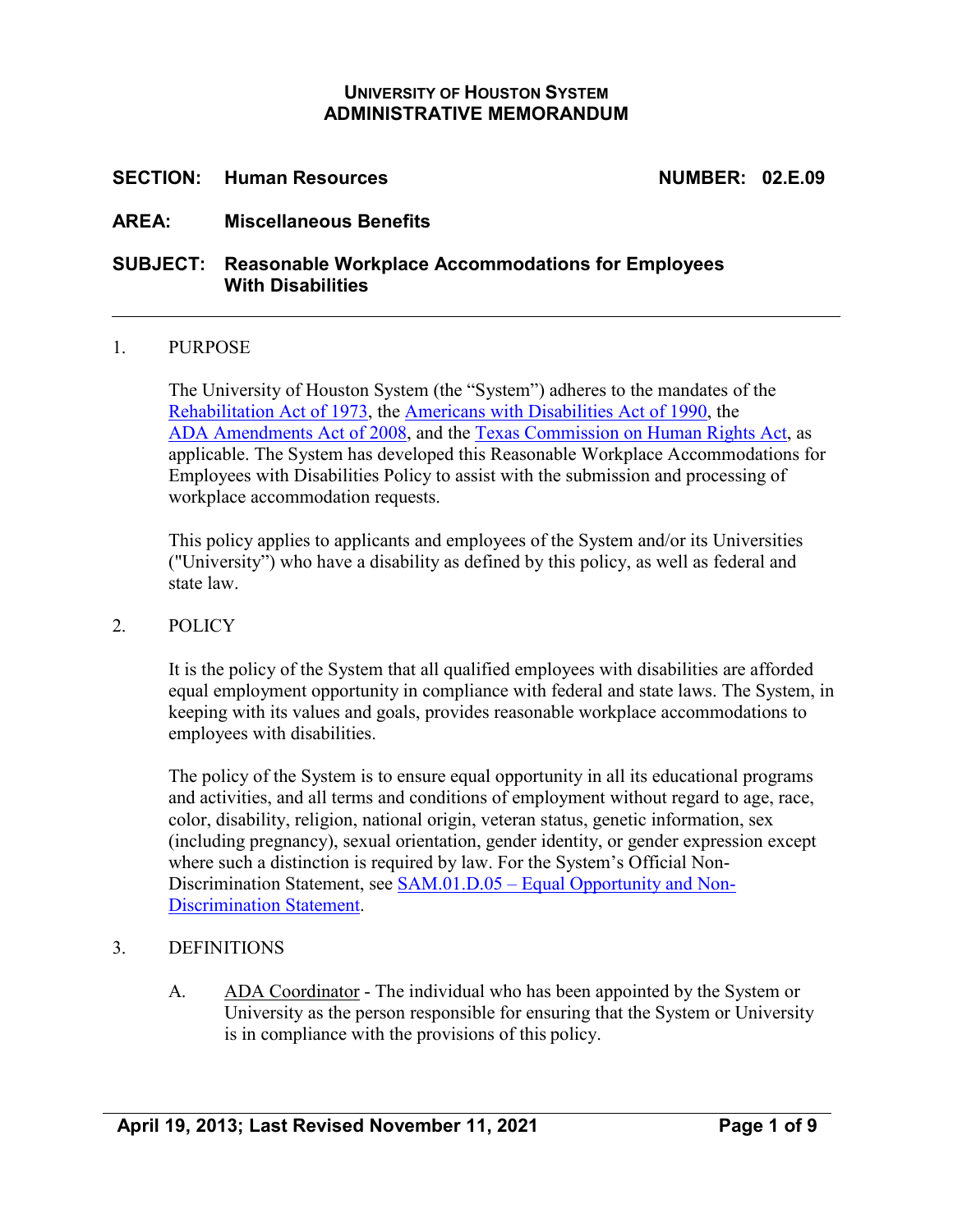B. Essential Functions - Job tasks that are fundamental, not marginal, to the performance of the position.

An employee's physical presence at the work site is presumed to be an Essential Function of the job unless otherwise noted in the job description. An employee requesting to work from home has the burden of rebutting this presumption.

- C. Genetic Information An individual's family medical history, the results of an individual's or family member's genetic tests, the fact that an individual or an individual's family member sought or received genetic services, and genetic information of a fetus carried by an individual or an individual's family member; or an embryo lawfully held by an individual or family member receiving assistive reproductive services.
- D. Licensed Health Care Practitioner An individual who has successfully completed a prescribed program of study in a health field and who has obtained a license or certificate indicating their competence to practice in that field.
- E. Major Life Activity An activity that is considered important for living and that the average individual can perform with little or no difficulty. Major life activities include, but are not limited to, walking, talking, eating, sleeping, seeing, hearing, breathing, learning, working, standing, lifting, bending, reading, concentrating, thinking, communicating, caring for oneself, or the operation of a major bodily function (including, but not limited to, functions of the immune system, normal cell growth, digestive, bowel, bladder, neurological, brain, respiratory, circulatory, endocrine, and reproductive functions).
- F. Person with a Disability An employee with a physical or mental impairment who, as a result of such impairment, is substantially limited in performing one or more major life activities. This includes employees who not only have the impairment, but also employees who have a "record of" such an impairment. This also includes employees who have been "regarded as" having such an impairment; however, an individual who is considered a person with a disability solely on the basis of being "regarded as" having a disability is not entitled to a reasonable accommodation.
- G. Qualified Person with a Disability An employee who meets the definition of a Person with a Disability and who also possesses the skills, experience, knowledge, and educational, licensing and other job requirements of a position they presently hold or will hold and who, with or without a reasonable workplace accommodation, can perform the essential functions of that position.
- H. Reasonable Accommodation A reasonable adjustment or modification in the work environment or in the manner a job or position held is customarily performed, that enables a Qualified Person with a Disability to perform the Essential Functions of that position, so long as it does not create an undue hardship to the System or University. An individual who is considered a Person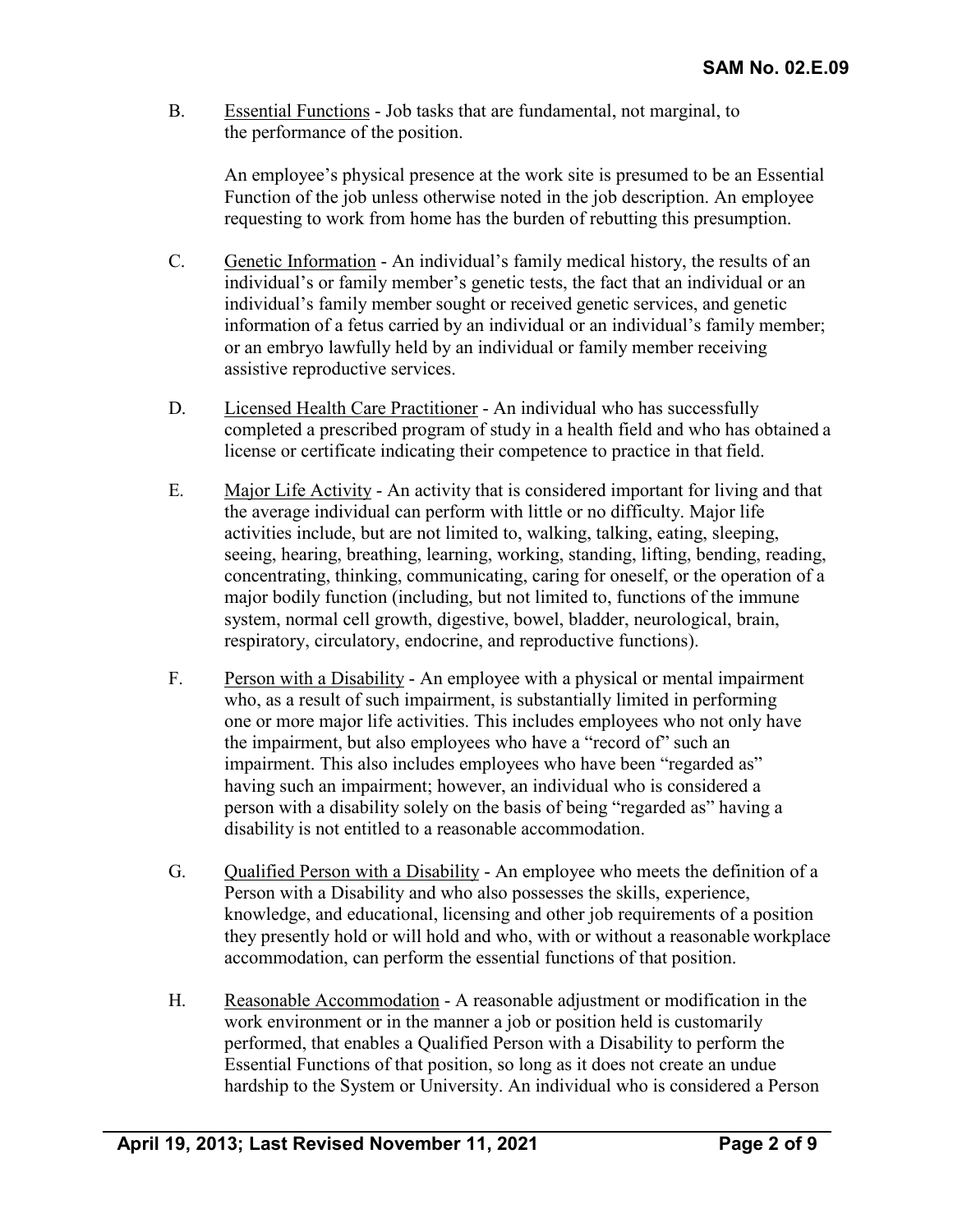with a Disability solely on the basis of being regarded as having a disability is not entitled to a Reasonable Accommodation.

I. Substantial Limitation - An impairment or restriction whereby an individual cannot perform one or more Major Life Activity(ies), or is hindered as to the condition, manner, or duration under which an individual can perform one ormore Major Life Activity(ies), as compared to the average individual in the general performance of the affected activity or activities.

## 4. APPOINTMENT OF ADA COORDINATOR

Each University shall appoint an ADA Coordinator to serve the following functions:

- A. Serve as a point of contact for the institution's community regarding reasonable workplace accommodations;
- B. Facilitate the workplace accommodations request process;
- C. Maintain the records of associated workplace accommodation requests;
- D. Comply with all other aspects of this policy.

### 5. SUPPORTING POLICY INFORMATION

- 5.1. Confidentiality Records or information obtained by the ADA Coordinator as part of the accommodation request process that reflect diagnosis, evaluation, or treatment of an employee's medical or mental health condition are confidential and shall be maintained by the ADA Coordinator in a separate file. Such records or information shall be shared with only those employees who the ADA Coordinator and/or the System General Counsel or their designee determines have a "need to know" such information and/or the content of such records in order to implement the workplace accommodation process, and shall not otherwise be released to anyone except as required bylaw.
- 5.2. Information obtained by the ADA Coordinator during the accommodation request process is not obtained as part of psychological counseling services and is not subject to the confidentiality regulations applicable to such counseling services.

## 6. PROCEDURE FOR WORKPLACE ACCOMMODATION

#### 6.1. Step One: Request

A request for a reasonable workplace accommodation should begin with the employee. The employee should contact the ADA Coordinator to obtain and thereafter complete the Request for Workplace Accommodation form. The ADA Coordinator will notify the supervisor of the request and maintain the original completed form. Supervisors who receive a request for an accommodation from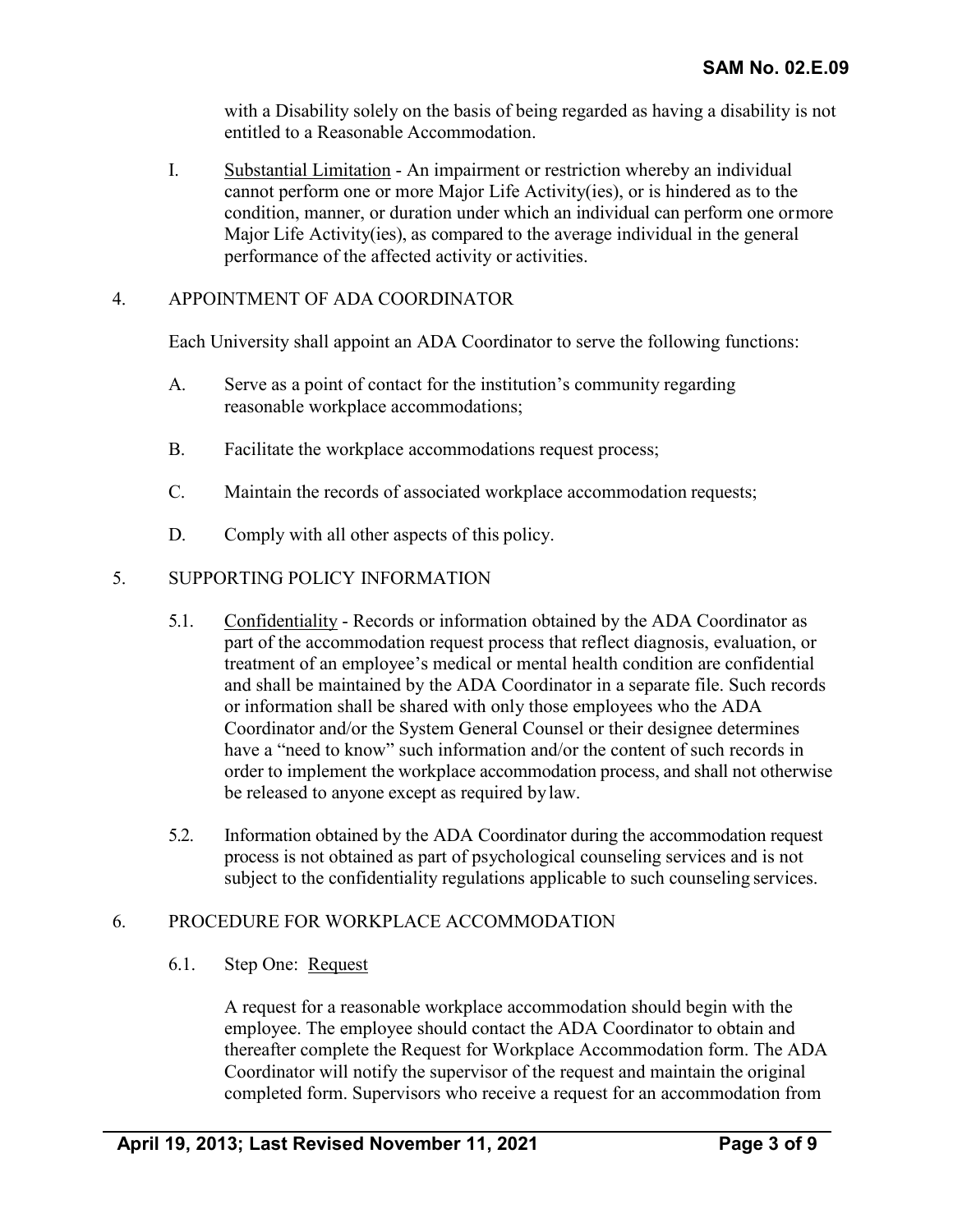an employee shall immediately notify the ADA Coordinator.

- 6.2. Step Two: Medical Certification/Documentation of Disability
	- A. Documentation of a disability will be required when a disability and/or need for a workplace accommodation is not obvious. Unless the disability and/or need for a workplace accommodation is obvious, the ADA Coordinator shall provide the employee with a copy of their job description, an Authorization for Release and Disclosure of Medical Information form, and a Medical Inquiry form to be completed by the employee's Licensed Health Care Practitioner.
	- B. The Medical Inquiry form will instruct the employee's Licensed Health Care Practitioner to refrain from providing any Genetic Information, as defined in this policy, in completing the form.
	- C. The employee or their Licensed Health Care Practitioner shall submit the Medical Inquiry form and the Authorization for Release and Disclosure of Medical Information form to the ADA Coordinator. The employee's Request for Workplace Accommodation, Medical Inquiry form and other related documents shall be maintained by the ADA Coordinator.
	- D. The ADA Coordinator will review the medical documentation provided by the employee's Licensed Health Care Practitioner to determine if the employee qualifies as a Person with a Disability.
	- E. If the information provided by the employee and the medical documentation provided by the employee's Licensed Health Care Practitioner indicates that the employee is not able to perform the Essential Functions of their position, the ADA Coordinator will notify the employee and Human Resources within five (5) business days.

#### 6.3. Step Three: Non-Receipt of Documentation

- A. The ADA Coordinator will notify the employee in writing that if the ADA Coordinator does not receive the required documentation and information from the employee within (28) calendar days of being informed of a disability by the employee, the request for accommodation will be cancelled for lack of necessary information.
- B. The employee will not be barred from filing another request for a reasonable workplace accommodation, or restarting the reasonable workplace accommodation process. However, the ADA Coordinator cannot proceed with the reasonable workplace accommodation process absent the receipt of the above-referenced documentation.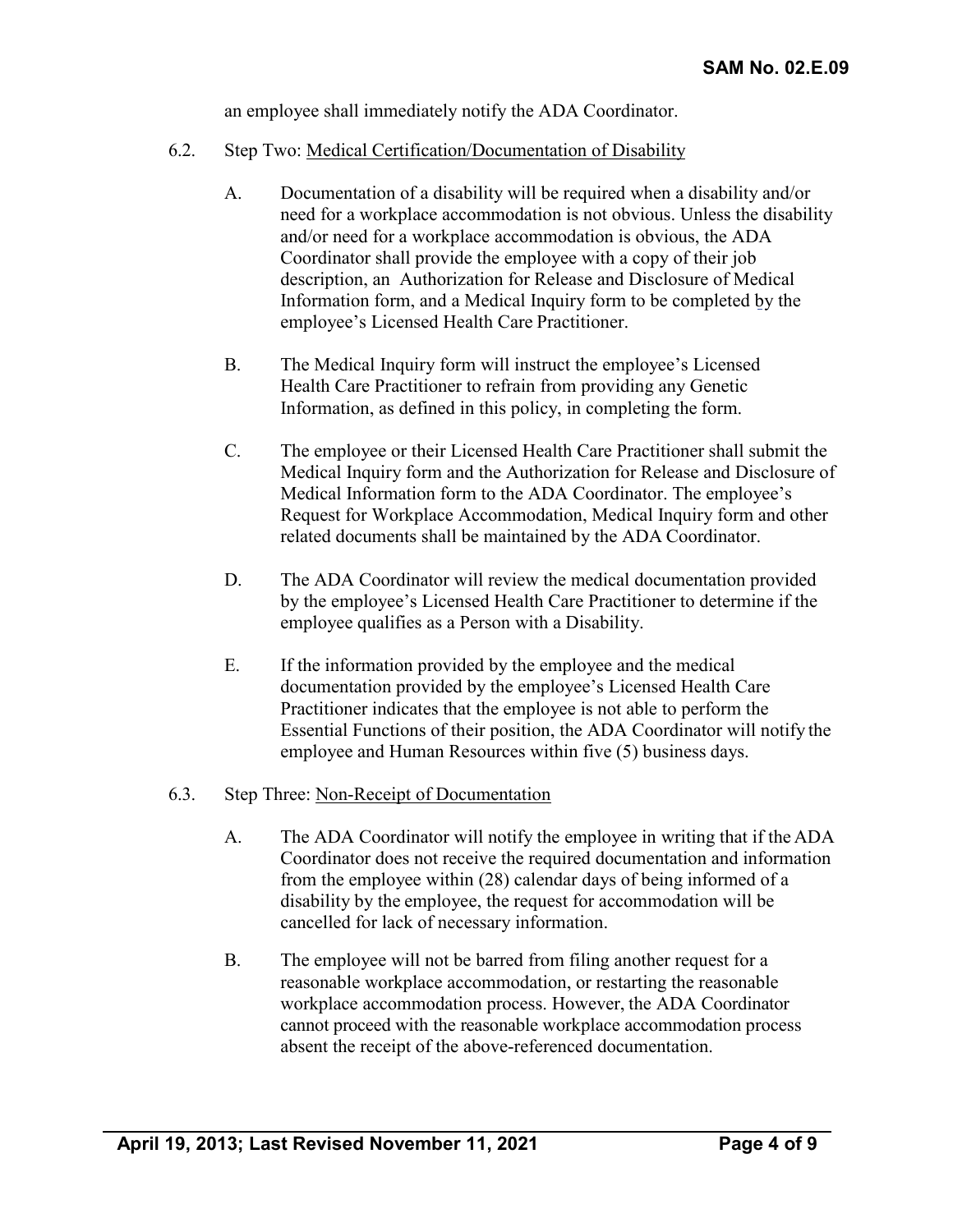## 6.4. Step Four: Independent Medical Opinion

- A. The University has the authority to obtain, at the University's expense, an independent medical opinion concerning the impairment for which an employee seeks an accommodation, including additional suggestions or recommendations regarding reasonable workplace accommodations, yet excluding Genetic Information.
	- 1. If this request is made during the interactive process described in Section 6.5.E., the decision to request an Independent Medical Opinion will be made in consultation with the employee's Department, the ADA Coordinator, Human Resources and other pertinent persons.
	- 2. If the request is made during the appeal stage of this process (Section 7 below), the information obtained will be provided to the ADA Coordinator for their consideration and the process will resume at Section 6.5.A.2.
	- 3. The party requesting the Independent Medical Opinion is responsible for the cost of obtaining this opinion.
	- 4. Obtaining an Independent Medical Opinion should be completed within 30 calendar days whenever possible.
- B. The failure of an employee to cooperate in obtaining such independent medical opinion will result in the cancellation of the request for accommodation.
- 6.5. Step Five: Interactive Reasonable Workplace Accommodation Review
	- A. Once all required documentation has been provided to and/or obtained by the ADA Coordinator, the ADA Coordinator shall determine if the employee is a "Qualified Person with a Disability." If the requesting employee is a "Qualified Person with a Disability," the ADA Coordinator and the employee's supervisor will engage in an interactive review to determine whether the workplace accommodation requested by the employee is reasonable and, if so, whether it should be approved and implemented. As part of this interactive review, the ADA Coordinator and the employee's supervisor will take the following steps:
		- 1. Analyze the particular job involved and determine its purpose and essential functions.
		- 2. Consult with the employee to ascertain the precise job-related limitations imposed by the individual's disability and how those limitations could be overcome with a reasonable accommodation.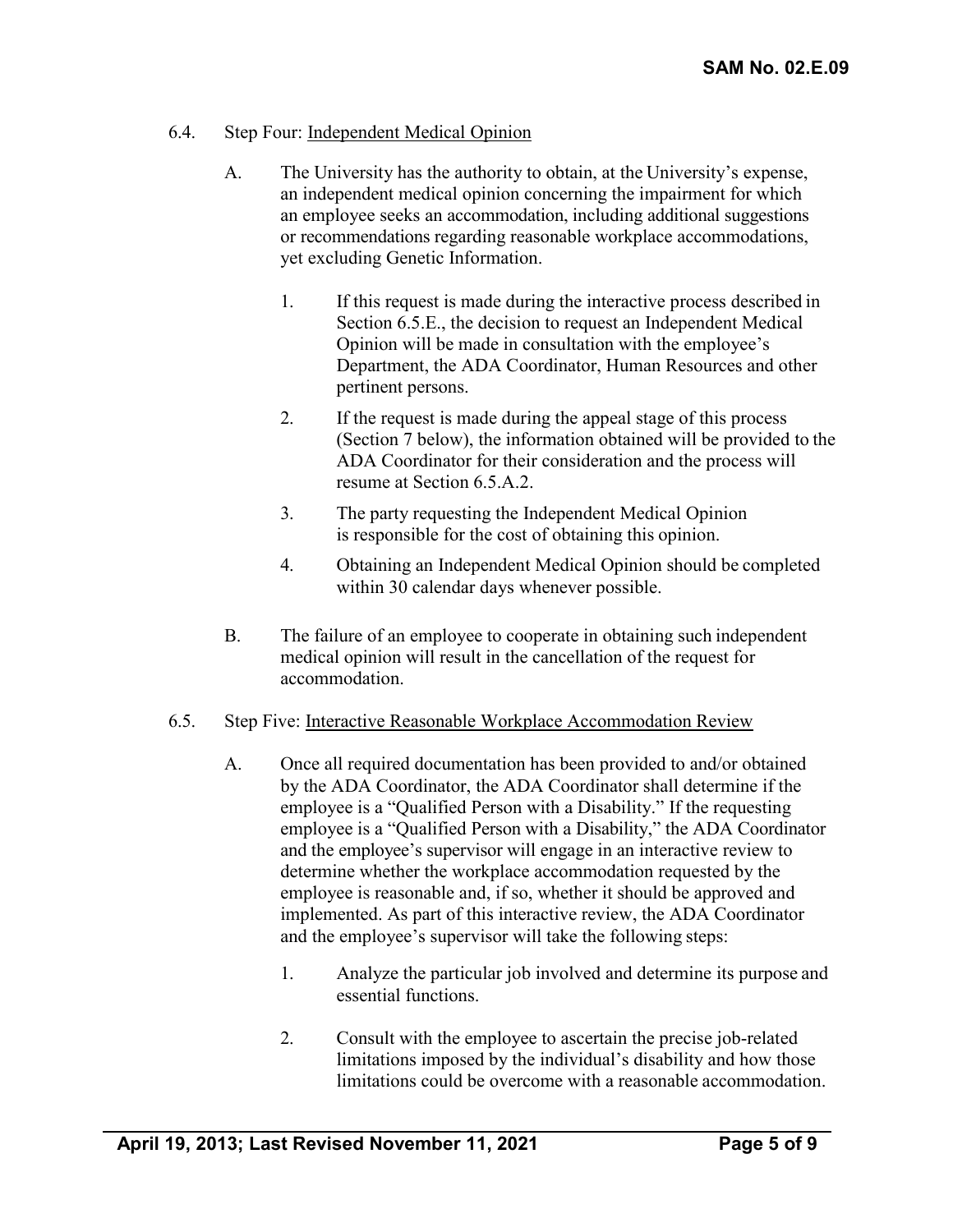- 3. In consultation with the employee, identify potential accommodations and assess the effectiveness each would have in enabling the individual to perform the essential functions of the position.
- 4. Consult with the employee's supervisor regarding the potential accommodations discussed in Section 6.5.A.3 above and possible undue hardships related to these modifications; and
- 5. Consider the preference of the individual to be accommodated and select and implement the accommodation that is most appropriate for both the employee and the University.
- B. If the ADA Coordinator and the employee's supervisor do not agree that the employee's request for workplace accommodation is reasonable or for any other reason(s) do not agree that it should be made, the employee, the ADA Coordinator, and the employee's supervisor will make reasonable efforts to work together to determine what other alternatives may be considered if, and as, appropriate.
- C. After engaging in this interactive process, the ADA Coordinator shall make a final recommendation as to an appropriate workplace accommodation, if any, to the employee and the employee's supervisor.
- D. The ADA Coordinator will issue a final recommendation within ten (10) working days of receiving the required documentation. Any approved reasonable workplace accommodation shall be implemented in a timely fashion.
- E. If the employee's supervisor rejects the ADA Coordinator's final recommendation, the employee's supervisor must provide the ADA Coordinator a written justification for the rejection within ten (10) working days of receiving the ADA Coordinator's final recommendation. In such instances, the requesting employee may utilize the appeal procedure outlined in Section 7 of this policy.
- F. Once a determination has been reached regarding the request, a Workplace Accommodation Response form will be completed and signed by the requesting employee, the requesting employee's supervisor, and the ADA Coordinator.
- 6.6. Step Six: Expectations of Accommodated Employees

Employees who have been granted a reasonable workplace accommodation must maintain the University's standards of performance, attendance, and conduct as specified by the accommodated employee's department or unit.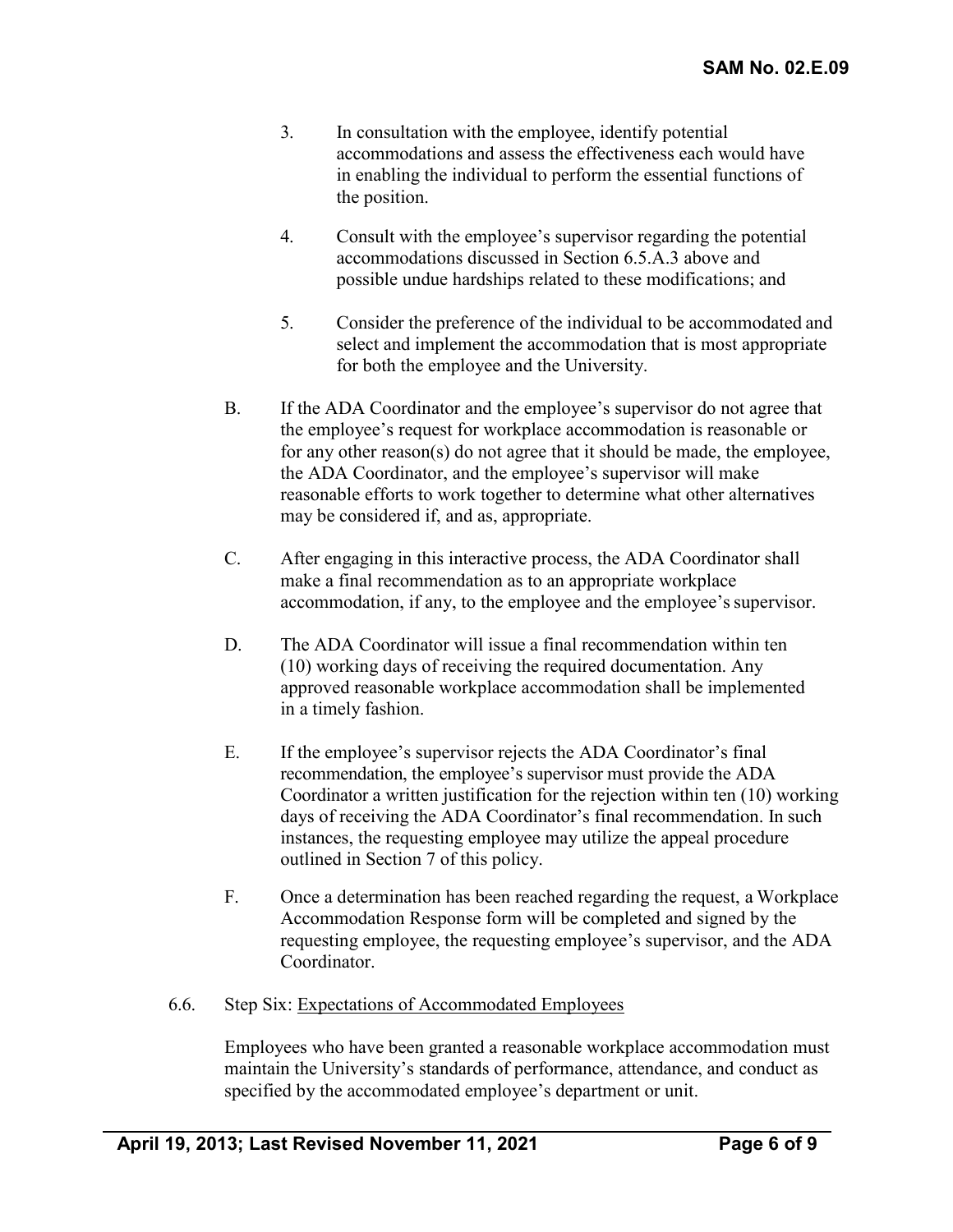### 7. STEP SEVEN: APPEAL OF ADA COORDINATOR'S WORKPLACE ACCOMMODATION RESPONSE

- A. An employee who believes that their request for a workplace accommodation has been unreasonably denied or otherwise disagrees with the ADA Coordinator's Workplace Accommodation Response may file a written appeal with the appropriate Vice President to whom the employee ultimately reports within ten (10) working days of the date on the Workplace Accommodation Response form. In the event that the employee holds a position with reporting lines of authority under different Vice Presidents, the Vice Presidents will jointly agree which one shall consider the appeal.
- B. The appropriate Vice President shall review the Request for Workplace Accommodation, Medical Inquiry, and the Workplace Accommodation Response forms, along with any other records or information submitted to the ADA Coordinator during the initial workplace accommodation review and, within twenty (20) working days of the date of the appeal, determine whether the ADA Coordinator's Workplace Accommodation Response should be upheld.
- C. If the appropriate Vice President determines that the ADA Coordinator's Workplace Accommodation Response should not be upheld, the appropriate Vice President in consultation with the ADA Coordinator and the employee's supervisor shall determine an alternative reasonable workplace accommodation within ten  $(10)$  working days.
- D. The Vice President's decision is final and not appealable. The Vice President's decision is not subject to the complaint provisions below (see Section 9 of this policy).

## 8. MODIFICATION OF APPROVED ACCOMMODATION PLAN

- A. An approved accommodation plan can be reviewed for possible modification at the request of the employee, the employee's supervisor, Human Resources, Risk Management, or the ADA Coordinator.
- B. The person requesting the review or modification must notify the ADA Coordinator that a modification is necessary as soon as possible, and specifically state the reason for the request.
- C. Modifications will be handled the same way as original requests for accommodation, except that if the modification is not based on a change in job requirements or health condition, additional medical documentation may not be required.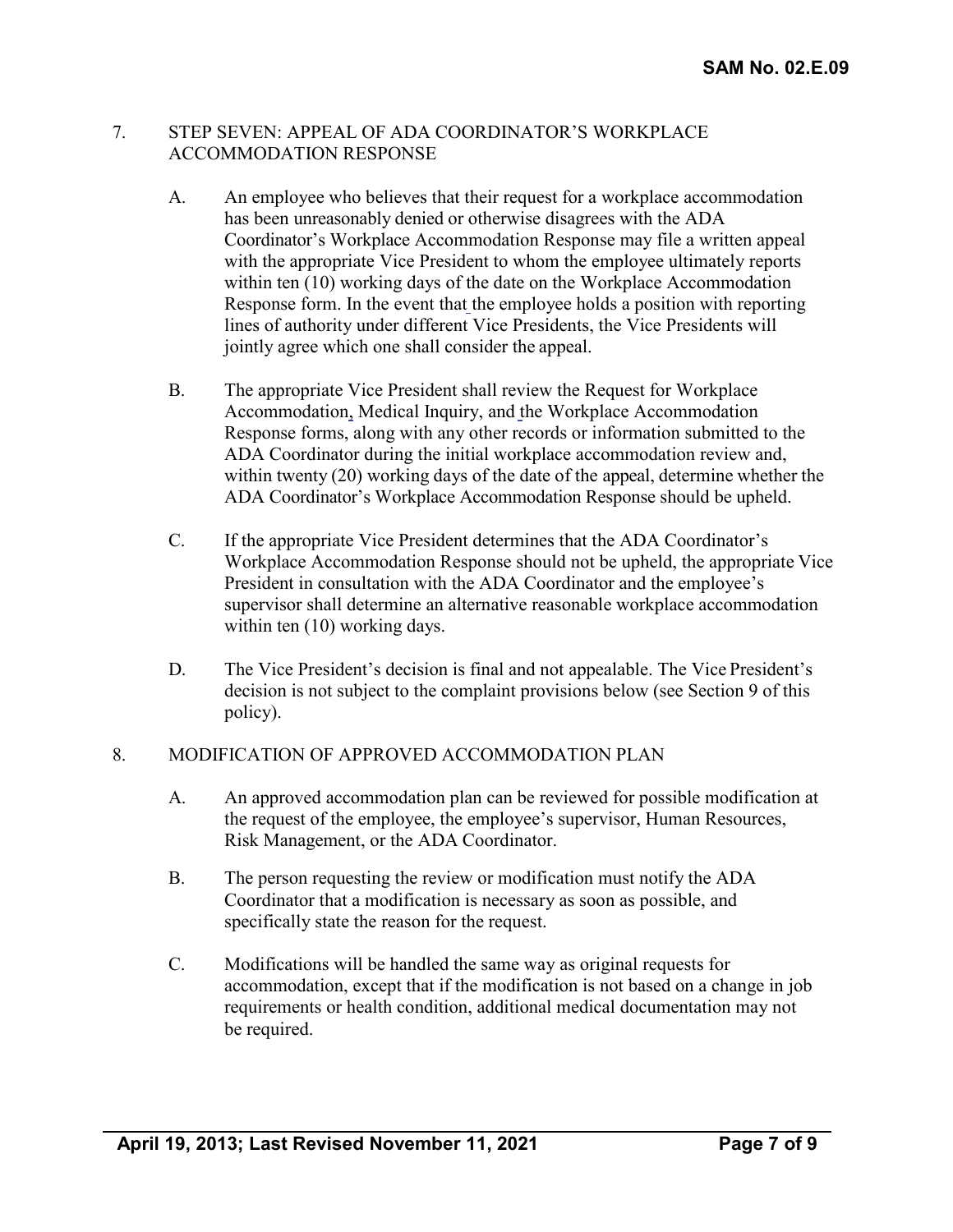## 9. COMPLAINTS

# 9.1. Filing a Complaint within the University

An employee who believes that they have been discriminated against on the basis of a disability, or retaliated against due to a request for an accommodation made pursuant to this policy, may contact the appropriate University's office charged with addressing complaints of employment discrimination and/or harassment. See [SAM 01.D.07.](https://uhsystem.edu/compliance-ethics/_docs/sam/01/1d71.pdf) This does not include complaints against the ADA Coordinator or appropriate Vice President regarding a decision or recommendation made pursuant to this policy. Those decisions cannot be grieved pursuant to the University's policy regarding employment discrimination and/or harassment.

# 9.2. Filing a Complaint outside the University

This policy does not preclude anyone from pursuing a complaint of discrimination with external agencies. Additional avenues for filing a complaint at any time before, during or after use of the University's policy regarding employment discrimination and/or harassment, but within the time limits required by law, may include, but are not necessarily limited to, the Equal Employment Opportunity Commission and the Texas Workforce Commission.

# 10. EFFECT OF REASONABLE ACCOMMODATION

- 10.1. Accommodations will not be granted retroactively.
- 10.2. The filing of a complaint of harassment, discrimination, or retaliation under this Policy will not stop or delay any disciplinary action related to the Complainant who has been found to not be performing up to acceptable standards or who has violated University rules, policies, or procedures.

# 11. REVIEW AND RESPONSIBILITY

Responsible Party: Vice Chancellor for Legal Affairs and General Counsel

Review: Every five years